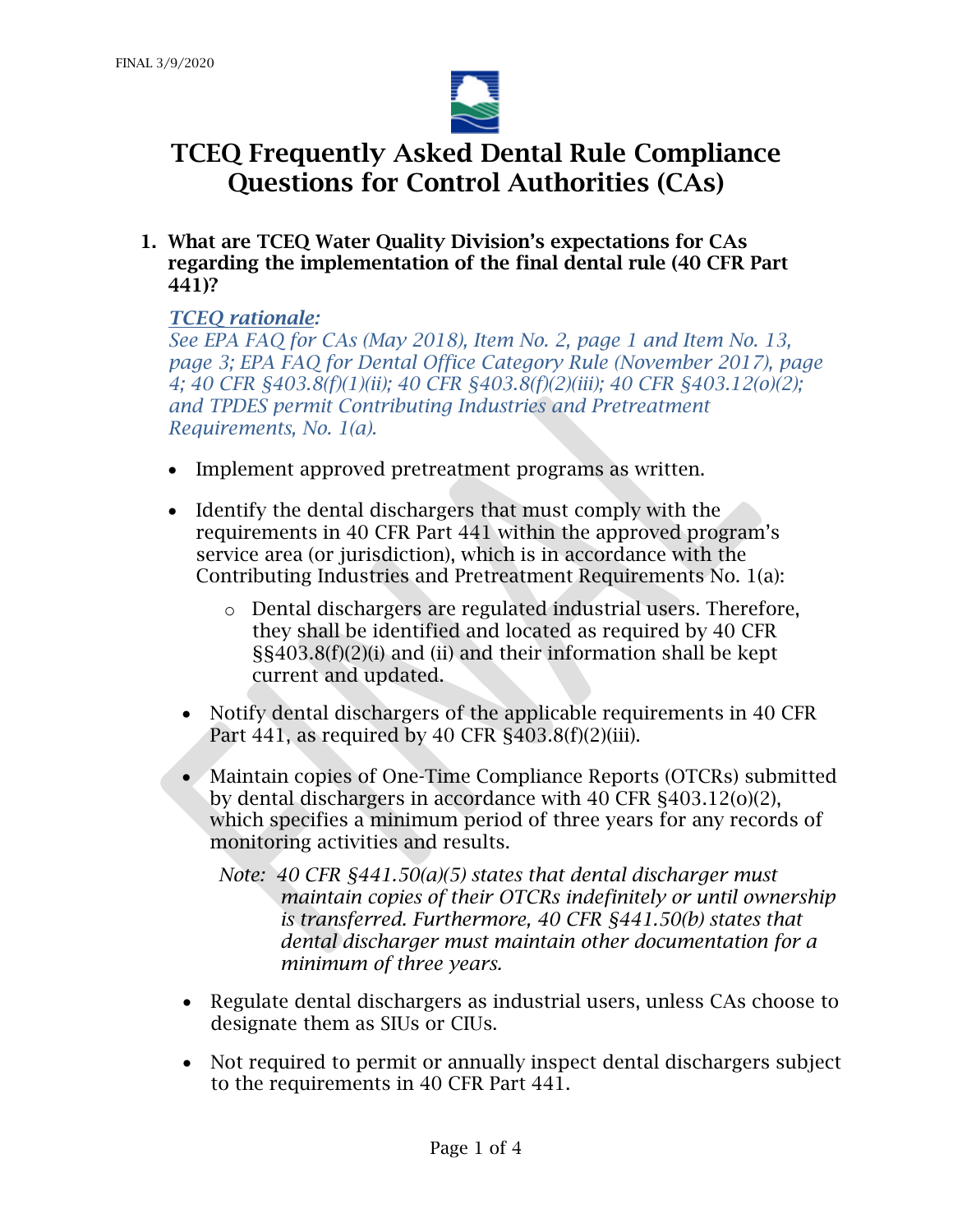

- Use the submissions of one-time compliance reports (OTCRs) from dental dischargers to demonstrate their compliance with the performance standard and the best management practices (BMPs) of the rule.
- Existing dental dischargers must be compliance with the requirements of the rule by July 14, 2020, and their OTCRs must be submitted to their CAs by no later than October 12, 2020. New dental dischargers must already be in compliance with the requirements of the rule.
- CAs may choose to enforce against dental dischargers. In such instances, the CA will ensure that it has the legal authority, appropriate procedures and other documentation incorporated into its approved pretreatment program in order to do so.
- 2. Does a CA need to list dental dischargers in the annual pretreatment reports submitted to the TCEQ?

## *TCEQ rationale:*

*See EPA FAQ for CAs (May 2018), Item No. 2, page 1; 40 CFR §403.8(f)(2)(viii)(H); and the Memorandum of Agreement between EPA and TCEQ, Chapter 4, Section F.* 

Dental dischargers do not need to be included in annual pretreatment reports submitted to the TCEQ, unless:

- The CA elects to designate its dental dischargers as significant industrial users (SIUs) or categorical industrial users (CIUs).
- The CA elects to enforce against dental dischargers and issue enforcement actions.
- The CA chooses to enforce against dental dischargers and determines that the dental discharger is in significant noncompliance (SNC) for failure to implement the required BMPs and comply with the recordkeeping requirements in 40 CFR §441.50.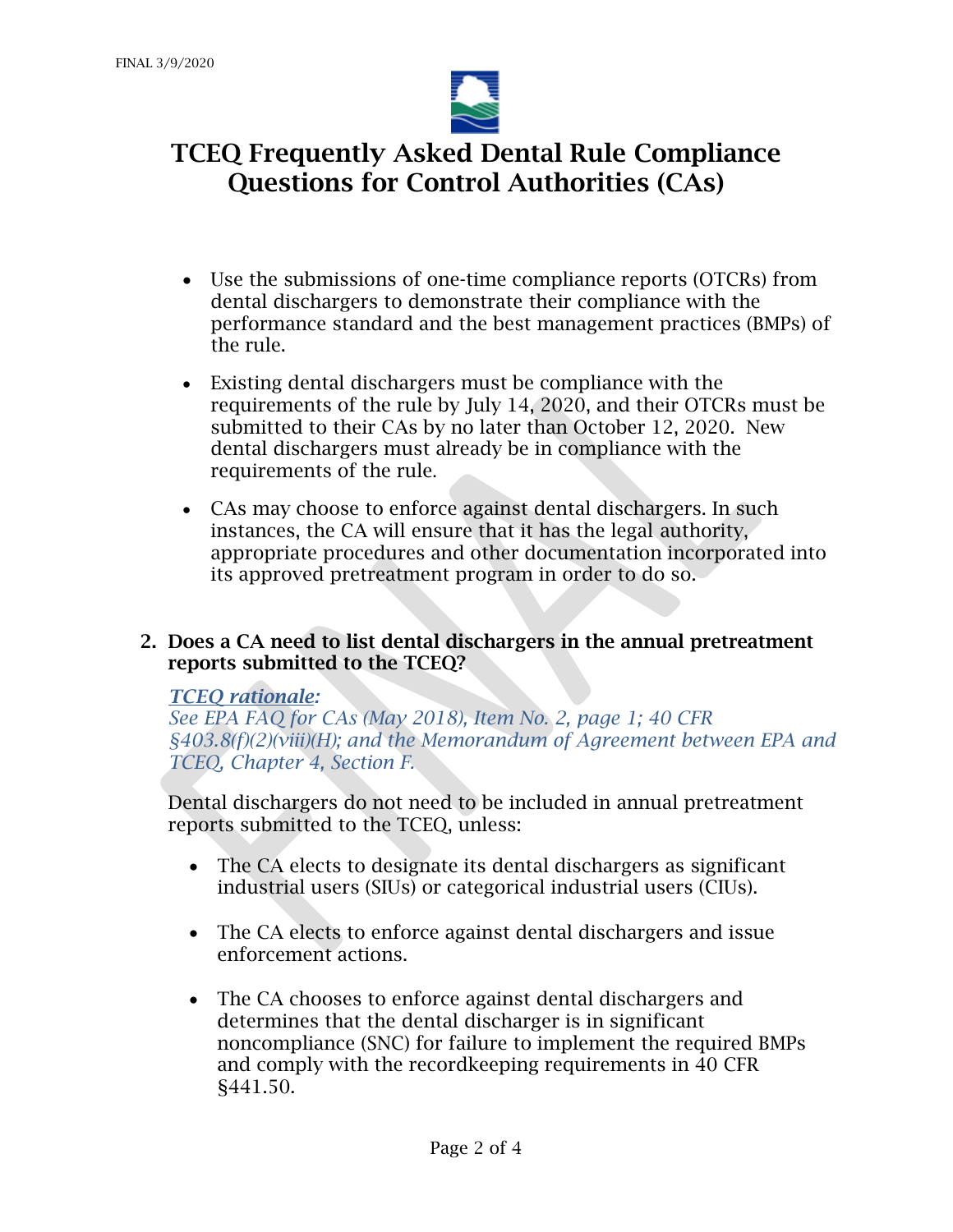

3. Does a CA need to list dental dischargers in the Texas Discharge Elimination System (TPDES) municipal permit applications?

*TCEQ rationale: See EPA FAQ for CAs (May 2018), Item No. 2, page 1*

Dental dischargers do not need to be included in TPDES permit applications submitted to the TCEQ, unless they are determined by the CA to be SIUs/CIUs or have caused instances of pass-through or interference.

4. Does a CA need to modify their legal authority regarding regulating dental dischargers?

#### *TCEQ rationale:*

*See EPA FAQ for CAs (May 2018), Item No. 4, page 1; Item 13., page 3; and 40 CFR §403.18*

The TCEQ expects for CAs to implement their approved pretreatment programs as written. If a CA desires to enforce against its dental dischargers, it will need to make sure that it has the appropriate legal authority in its approved pretreatment program in order to do so.

5. Does a CA need to modify their standard operating procedures (SOPs), forms or templates, Enforcement Response Guide and/or Plan (ERG/ERP) to implement the final dental rule?

### *TCEQ rationale:*

*See EPA FAQ for CAs (May 2018), Item No. 4, page 1; No. 13, page 3; 40 CFR §403.8(f)(2); 40 CFR §403.8(f)(5); and 40 CFR §403.18*

The TCEQ expects for CAs to implement their approved pretreatment programs as written. If a CA desires to enforce against its dental dischargers, it will need to make sure that it has the appropriate procedures and other documentation incorporated into its approved pretreatment program in order to do so. The CA is required to submit a copy of its OTCR form template developed for dental dischargers to the TCEQ for review and approval as a nonsubstantial modification.